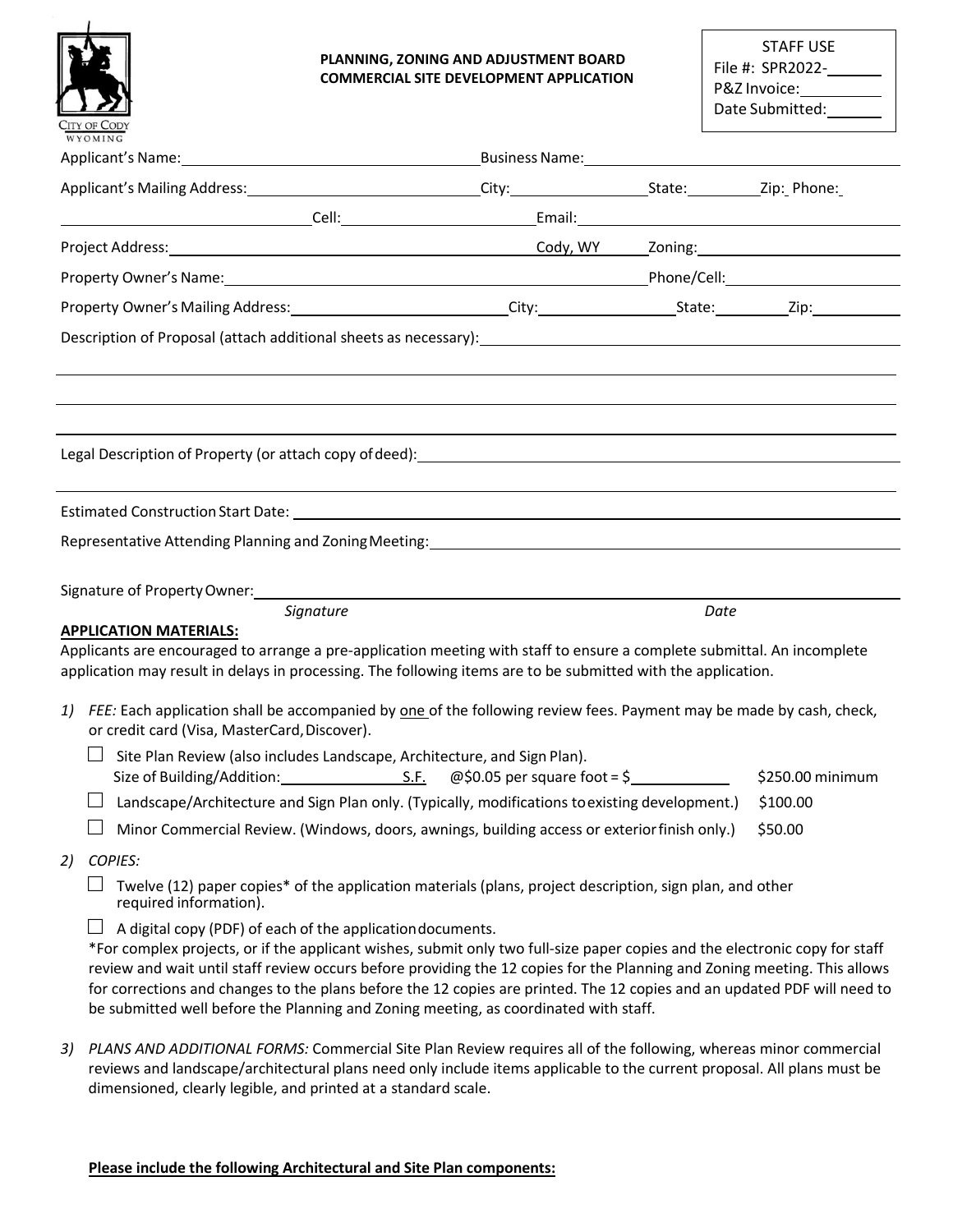|        | Provide dimensioned elevations views of each building face to illustrate scale, materials, colors, and roof lines.                                                                                                                                                                                                                                                                                                                                                       |
|--------|--------------------------------------------------------------------------------------------------------------------------------------------------------------------------------------------------------------------------------------------------------------------------------------------------------------------------------------------------------------------------------------------------------------------------------------------------------------------------|
|        | Provide a site plan showing all existing and proposed buildings and structures, outdoor use areas, lot lines, setbacks,<br>access points, driveways, sidewalks, easements, landscape areas, signs, fences, fire hydrants, wells, and drain fields, as<br>applicable. Include a vicinity map with vicinity information describing surrounding land uses and zoning.                                                                                                       |
|        | Show the parking lot layout and pedestrian access details (parking lot surfacing/pavement limits, curbing, sidewalk,<br>ADA ramps, tactile warning strips, etc.). Include details to verify compliance with the City off-street parking ordinance<br>(Title 10, Chapter 16), and ADA accessibility requirements.                                                                                                                                                         |
|        | Identify any proposed fencing and retaining walls (location, height, materials).                                                                                                                                                                                                                                                                                                                                                                                         |
|        | Provide exterior lighting details (location, size, type of fixtures, and cut sheets/photometric data). Note: Photometric<br>plans may be required for projects with intensive exterior lighting or locations with potential lighting conflicts. Full<br>cut-off lighting fixtures are typicallyrequired.                                                                                                                                                                 |
|        | Show the general grading and drainage scheme. Proposals requiring an engineered storm water plan (see below)<br>must include construction level detail for the grading plan (elevation/slope data, gutter style, inlets/outlets, etc.)                                                                                                                                                                                                                                   |
| ⊔      | Identify snow storage areas.                                                                                                                                                                                                                                                                                                                                                                                                                                             |
|        | Identify the trash and recycling dumpster locations and any proposed screening. (City trucks are side-loading)                                                                                                                                                                                                                                                                                                                                                           |
|        | Many projects require a basic floor plan of the building(s) in order to determine parking requirements, utility needs,<br>etc. Consult with the City Planner to determine if a floor plan is needed.                                                                                                                                                                                                                                                                     |
|        |                                                                                                                                                                                                                                                                                                                                                                                                                                                                          |
|        | Please include the following Utility components:                                                                                                                                                                                                                                                                                                                                                                                                                         |
|        | Identify all existing and proposed domestic water, sanitary sewer, storm water, electrical, raw water, natural gas, and<br>telecommunication utility lines. Be sure to include locations of necessary inlets, cleanouts, valves, hydrants, etc.                                                                                                                                                                                                                          |
|        | If the project is a new, expanded, or redeveloped commercial site, submit complete grading and storm water plans<br>and a drainage report from a WY licensed engineer, which comply with the city storm water management policy<br>manual (no increase in runoff). Identify the location and size of all drainage facilities. A drainage report from a WY<br>licensed engineer may not be necessary if the total amount of impervious surface is less than 4,000 sq. ft. |
| $\Box$ | Identify the size of any new water line and water meter. Provide estimated wastewater quantities if the use will<br>generate more wastewater than a typical household (up to 5,000 gallons/month).                                                                                                                                                                                                                                                                       |
|        | If a new electrical service (or modification) is needed, complete the attached Electrical Division Review form.                                                                                                                                                                                                                                                                                                                                                          |
|        | Identify the locations of existing and proposed electrical power lines, electrical equipment, and utility easements on<br>or adjacent to the project site.                                                                                                                                                                                                                                                                                                               |
|        | Please include the following Landscape components:                                                                                                                                                                                                                                                                                                                                                                                                                       |
|        | Provide a landscape plan to illustrate the location of the landscaping, the types of plants, other landscaping materials,<br>and groundcover. Identify the irrigation water source and route to the landscape areas. If located in an entry<br>corridor overlay zone, comply with City of Cody Code10-17.                                                                                                                                                                |
|        | Provide a Landscape Bond Agreement if applicable (If want occupancy prior to the installation of landscaping).                                                                                                                                                                                                                                                                                                                                                           |

#### **You may include the attached Sign Plan Application:**

 $\Box$  Complete and submit the Sign Plan Application and associated documentation. The sign application may be submitted at a later date, although an additional fee willapply.

#### **PLANNING AND ZONING BOARD REVIEW:**

Review of this application is conducted by the Planning and Zoning Board. The Board meets the 2<sup>nd</sup> and 4<sup>th</sup> Tuesday of each month at noon in the City Council Chambers (1338 Rumsey Avenue). Applications should be submitted at least one month prior to the meeting to allow review and comment by affected city departments, and any needed revisions. Incomplete and complex projects occasionally require longer. Exceptions to the one-month submittal deadline may be made when staff workload and schedules allow. NOTE: It is possible to submit for building permit review at the same time.

| <b>Desired Planning and Zoning Meeting Date:</b> |             |               |               | 2022        |              |
|--------------------------------------------------|-------------|---------------|---------------|-------------|--------------|
| 2022 Meeting Dates:                              |             |               |               |             |              |
| Jan. 11 & 25                                     | Feb. 8 & 22 | Mar. 8 & 22   | April 12 & 26 | May 10 & 24 | June 14 & 28 |
| July 12 & 26                                     | Aug. 9 & 23 | Sept. 13 & 27 | Oct. 11 & 25  | Nov. 8 & 22 | Dec. 13 & 27 |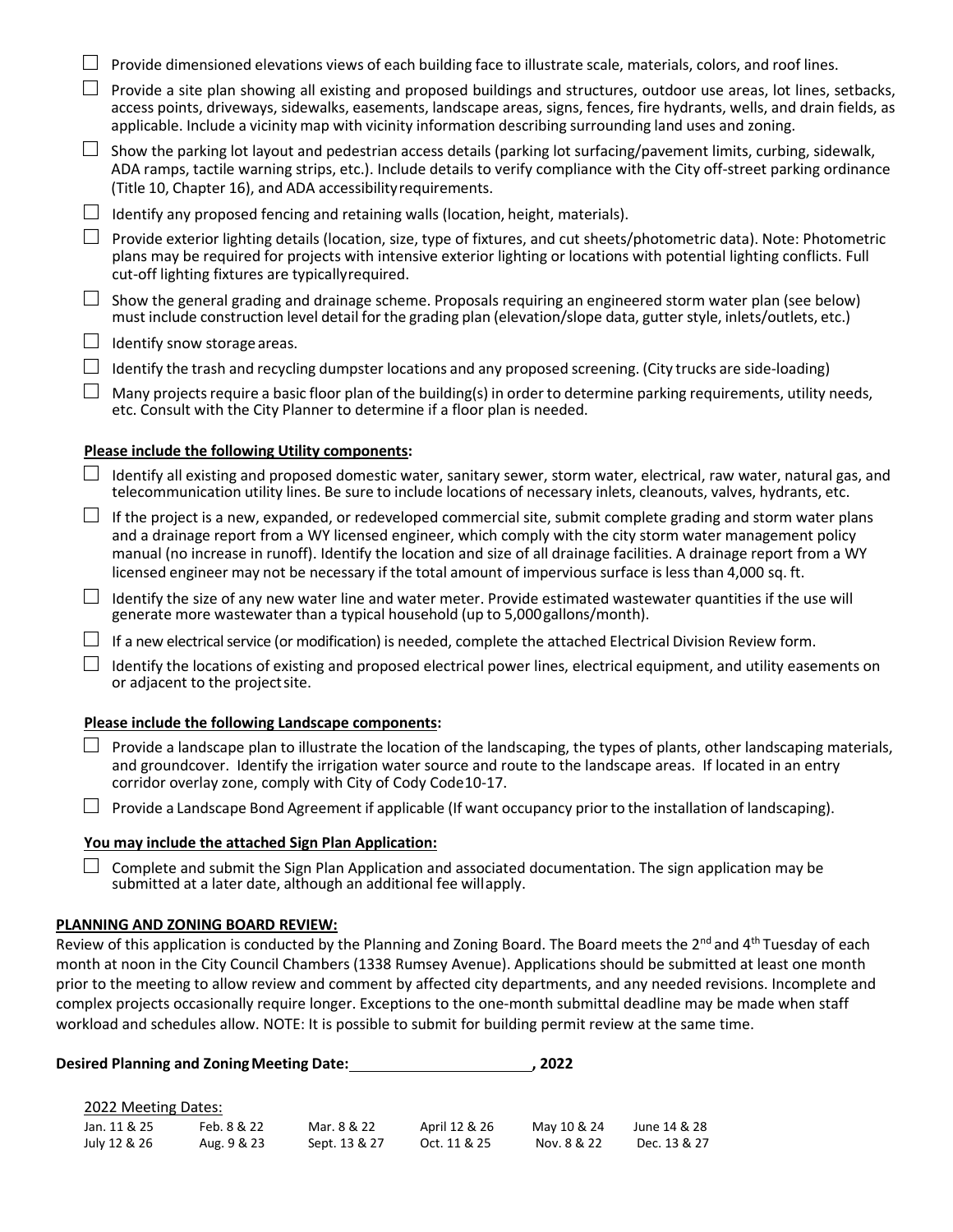

## **COMMUNITY DEVELOPMENT DEPARTMENT SIGN PLAN REVIEW APPLICATION**

STAFF USE File #: SGN2022-P&Z Invoice: Date Submitted:

| Property Owner's Name: 1990 Contract Communication of Phone (Cell: 2008) Phone (Cell:                                                                      |                                                                                           |           |                                                              |
|------------------------------------------------------------------------------------------------------------------------------------------------------------|-------------------------------------------------------------------------------------------|-----------|--------------------------------------------------------------|
|                                                                                                                                                            |                                                                                           |           |                                                              |
|                                                                                                                                                            |                                                                                           |           |                                                              |
| Types of Signs: $\Box$ Attached Wall $\Box$ Projecting $\Box$ Awning $\Box$ Banner (Temporary) $\Box$ Inflatable (Temporary)                               |                                                                                           |           |                                                              |
| $\Box$ Freestanding                                                                                                                                        | $\Box$ Monument $\Box$ Electronic Message Board                                           |           | □Temporary A-Frame                                           |
|                                                                                                                                                            | $\Box$ Other (Marquee, Suspended, Bulletin, Billboard, Subdivision, etc.)—Please describe |           |                                                              |
| Is the sign in the Downtown Sign District? (1/2 block each side of Sheridan Avenue, from 9 <sup>th</sup> St. to 16 <sup>th</sup> St.) $\Box$ No $\Box$ Yes |                                                                                           |           |                                                              |
|                                                                                                                                                            |                                                                                           |           |                                                              |
| Will an existing sign be replaced by the proposed sign(s)? $\square$ No $\square$ Yes (If yes, note which sign indescription below.)                       |                                                                                           |           |                                                              |
|                                                                                                                                                            |                                                                                           |           |                                                              |
|                                                                                                                                                            |                                                                                           |           |                                                              |
|                                                                                                                                                            |                                                                                           |           | $\Box$ DR $\Box$ Letter of authorization from property owner |
| Signature                                                                                                                                                  | Date                                                                                      |           |                                                              |
| <b>FEE SCHEDULE:</b><br>Each application for a sign review shall be accompanied by a review fee as set forth by Title 10 Chapter 15 of the city code.      |                                                                                           |           |                                                              |
| Off-Premise Temporary A-Frame Signs                                                                                                                        |                                                                                           | No Fee    |                                                              |
| Sign Application Submitted with Commercial SiteDevelopment Application                                                                                     |                                                                                           |           | No Additional Fee*                                           |
| $\mathcal{L}_{\mathcal{A}}$<br>Attached wall, projecting, awning, inflatable, or freestanding sign on existing supports                                    |                                                                                           | $$25.00*$ |                                                              |
| $\Box$<br>Freestanding sign requiring new base structure and electronic message boards                                                                     |                                                                                           | \$50.00*  |                                                              |
| $\ast$<br>A building permit fee, based on the valuation of the sign, is required in addition to the fee noted above. The building                          |                                                                                           |           |                                                              |
| permit fee is calculated and collected when the permit is ready to be issued.                                                                              |                                                                                           |           |                                                              |
|                                                                                                                                                            | <b>MATERIAL REQUIRED FOR SUBMITTAL &amp; REVIEW</b>                                       |           |                                                              |
| Two* copies of a drawing or graphic rendering of the proposed sign(s) that indicate the sign content, design, colors,                                      |                                                                                           |           |                                                              |
| dimensions, area per sign face, materials, lighting and anchoring/mounting details. (*12 copies if Planning and Zoning<br><b>Board Review needed.)</b>     |                                                                                           |           |                                                              |
| $\Box$<br>Identify any existing signs that will be removed or replaced by the proposed signs.                                                              |                                                                                           |           |                                                              |
| If the proposed sign is under the general category of "freestanding" (not attached to a building), submit:                                                 |                                                                                           |           |                                                              |
| A site plan that identifies the location of the freestanding sign and its distance from all property lines and utility                                     |                                                                                           |           |                                                              |
| easements in proximity.<br>The dimensions and square footage of any freestanding sign that will remain on the premises.                                    |                                                                                           |           |                                                              |
| $\mathcal{L}_{\mathcal{A}}$<br>If the proposed sign is attached to a building or something on a building, submit:                                          |                                                                                           |           |                                                              |
| Drawings or photo renderings depicting the sign(s) on the building elevation(s).                                                                           |                                                                                           |           |                                                              |
| If the sign is permanent (>120 days), note the dimensions and square footage of any existing signs that will remain on<br>the building(s).                 |                                                                                           |           |                                                              |
| A Building Permit Application for installation of the sign(s).                                                                                             |                                                                                           |           |                                                              |
|                                                                                                                                                            |                                                                                           |           |                                                              |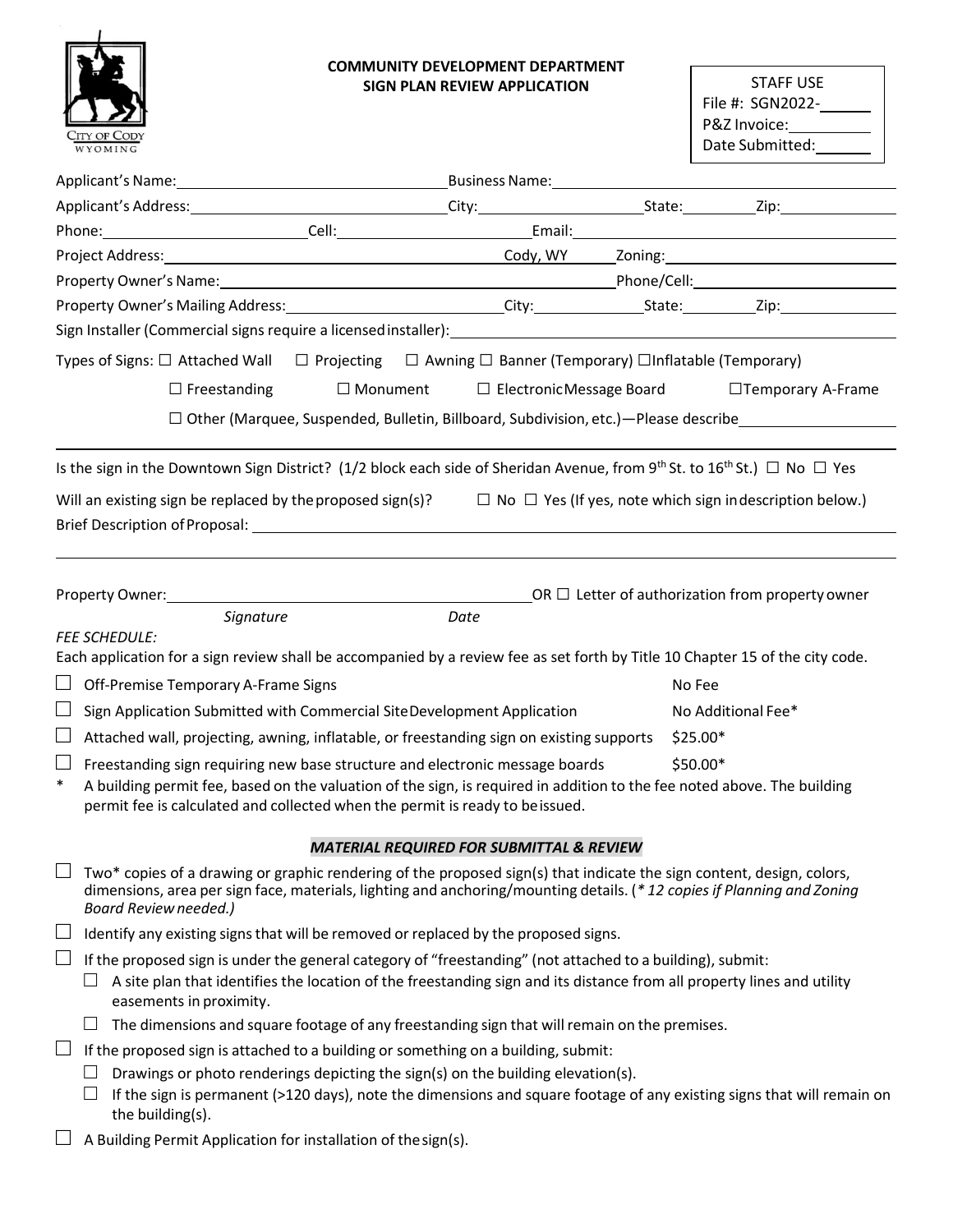## **If applicable, please provide any additional information pertaining to the specific sign type as necessary to demonstrate compliance with the city sign code (Chapter 10-15). Some of the requirements for specific sign types include:**

- $\Box$  Banners must be displayed as a wall sign or attached to railings, and must be securely fastened so that it may not be blown down, in whole or in part. Any other location for display of a banner or advertising flag must be approved through the planning, zoning and adjustmentboard.
- $\Box$  Advertising flags must be securely fastened.
- $\square$  Banners and advertising flags must be of professional quality construction and appearance pursuant to the definition in section 10-15-2.
- $\Box$  If the ba[nner/adver](http://www.sterlingcodifiers.com/codebook/getBookData.php?ft=3&amp%3Bfind=10-15-2)tising flag becomes damaged or detached, it must be removed or repaired within 48 hours.
- $\Box$  Banners are subject to the 120-day time limit for temporary/seasonal signs.

## **Electronic Message Boards and Animated Signs**:

- $\Box$  Not more than one electronic message board sign may be permitted per zoning lot.
- $\Box$  The sign shall not display off-premise commercial advertising.
- $\Box$  They are not permitted in residential sign districts.
- $\Box$  The leading edge of the sign must be a minimum distance of 100 feet from an abutting residential zoning district.
- $\square$  Electronic message boards must utilize an automatic dimmer control so as to not exceed a maximum luminance of 5,000 nits from sunrise to sunset, and a maximum luminance of 500 nits from sunset to sunrise.
- $\Box$  The use of audio speakers is prohibited in association with the sign.
- $\Box$  Electronic message boards and animated signs shall be permitted only in the following sign districts: D-2, D-3, and E industrial. In addition, electronic message boards and animated signs may be permitted in the downtown business district, but must have special approval by the planning and zoning board. Approval will be based on consideration of adjacent signage, the size of the proposed signage, and compliance with applicable sign requirements of WYDOT.

## **Temporary A-frame Signs**:

- $\square$  Each organization and/or business may receive one permit per year, which will be valid for up to 7 consecutive days.
- □ Dates requested:
- $\Box$  No more than 5 permits will be issued for the same 7-day period. Permits are issued on a first come first served basis.
- $\Box$  No signs shall be placed within the public right of way except as otherwise allowed by the City Code with Council ok.
- $\Box$  No applicant is allowed to place more than 6 temporary A-frame signs. Please provide a site plan of the locations.
- $\Box$  Provide a signature or letter of authorization from each property owner.

| <b>Address</b> | Signature | <b>Address</b> | Signature |
|----------------|-----------|----------------|-----------|
|                |           |                |           |
|                |           |                |           |
|                |           |                |           |
|                |           |                |           |
|                |           |                |           |

## **Billboards:** Applications must also include:

- $\Box$  Legal lease between the property owner and the billboard company which addresses the removal of the billboard (both the sign itself and the support structure for the billboard) at the termination of the lease.
- $\Box$  Bond suitable in value to cover the removal of all portions of the sign and support structure at the end of the lease.

**Inflatable Signs:** Applications must also include:

- $\Box$  Design and construction details to demonstrate compliance with City wind load requirements.
- $\Box$  How the electricity will be supplied to the inflatable.
- $\Box$  Demonstrate that the anchoring mechanisms will not present a danger to the public.
- $\square$  Site plan showing existing structures, power poles, trees, street and pedestrian paths and all other features which may be impacted.
- □ Sign Height: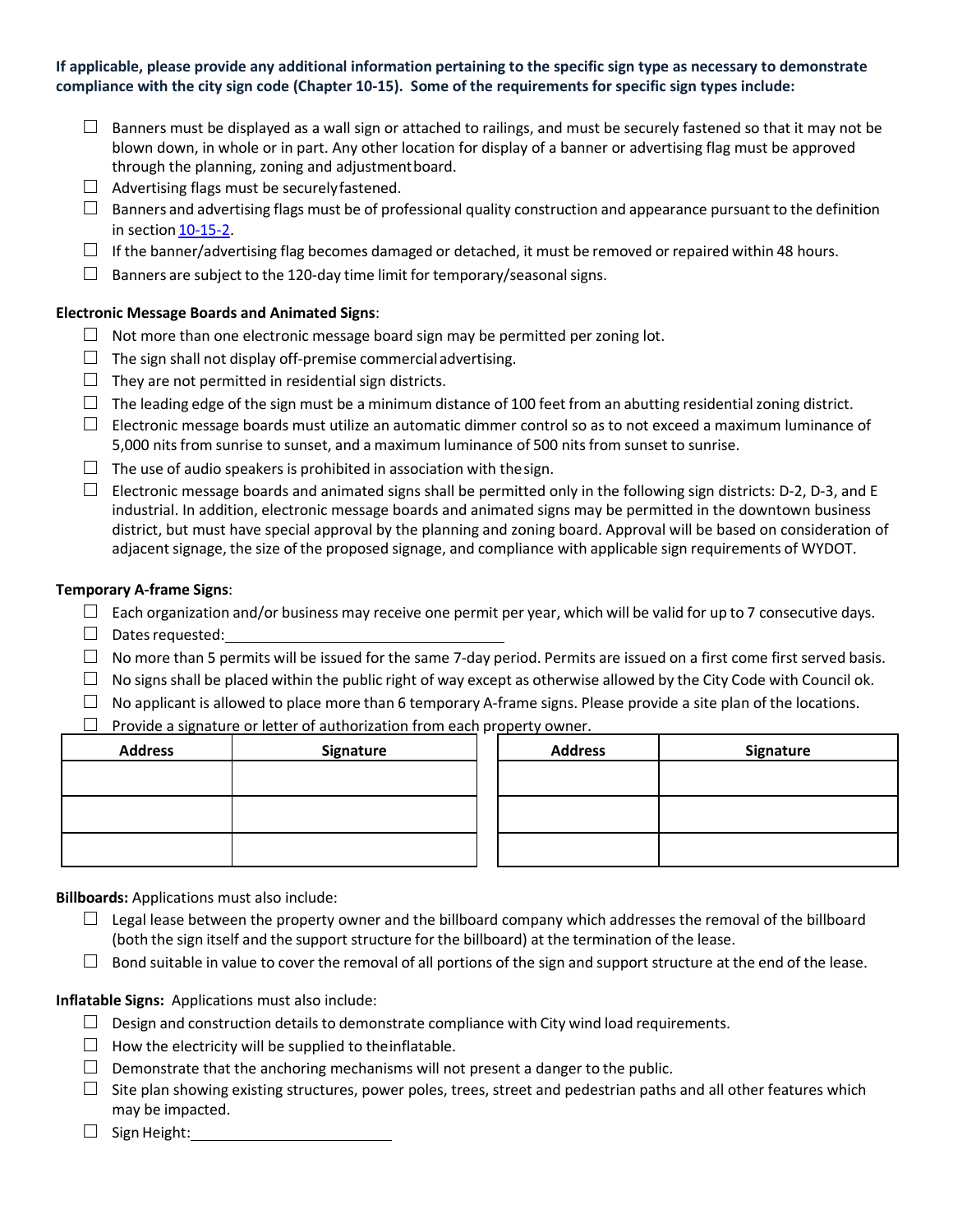**City of Cody Electrical Division Review:** 

**Date:** 

**Project Name:** 

**Developer/Contractor:** 

**Distribution System Information Section:** This information must be provided to the City Electrical Engineer prior to estimating the distribution system cost. No equipment will be ordered until the developer pays the estimated charges for the electrical services. If changes to the electrical service are made following the date of the signature on this form, additional costs and delays in service may occur.

Project Electrical Service Requirements:

| 1) Three Phase<br>Yes | N٥ |
|-----------------------|----|
|-----------------------|----|

- 2) Voltage Needed
	- a. 240/120 Volt Single Phase Yes No
	- b. 208Y/120 Volt Three Phase Yes No
	- c. 480Y/277 Volt Three Phase Yes No
- 3) Service Size (checkone)
	- a. 200 amp
	- b. 400 amp
	- c. 600 amp
	- d. 800 amp
	- e. 1200 amp
	- f. Other amp
- 4) Expected peak load (not connected load) of the projectin amps: \_\_\_\_\_\_\_\_\_\_\_\_\_\_\_ amps
- 5) Provide a copy of the project site plan showing existing electrical lines and equipment on, and adjacent to the projectsite.

# **Developer Instructions/Comments:**

- 1) The developer shall provide and install electrical grade PVC schedule 40 conduit per the plans and specifications once the final plat isreviewed.
	- a. Invoices shall be provided to the City Electrical Engineer for all conduit and electrical material purchased for this project by the developer or contractor.
	- b. Any changes in the design of the electrical distribution system shall be discussed with and approved by the City of Cody Electrical Engineer.
- 2) All primary conduits (distribution voltage conduit) shall be installed at a depth of 48" and backfilled per City specifications asfollows:
	- a. All primary conduits shall be schedule 40 electrical grade PVC, inches in diameter.
	- b. A pull string is not required in 4" or larger primary conduit.
	- c. All conduit sweeps shall be 36" radius schedule 40 electrical grade PVC unless otherwise specified in theplan.
- 3) All secondary (service voltage) conduits shall be installed at a depth of 24" and backfilled per City specifications.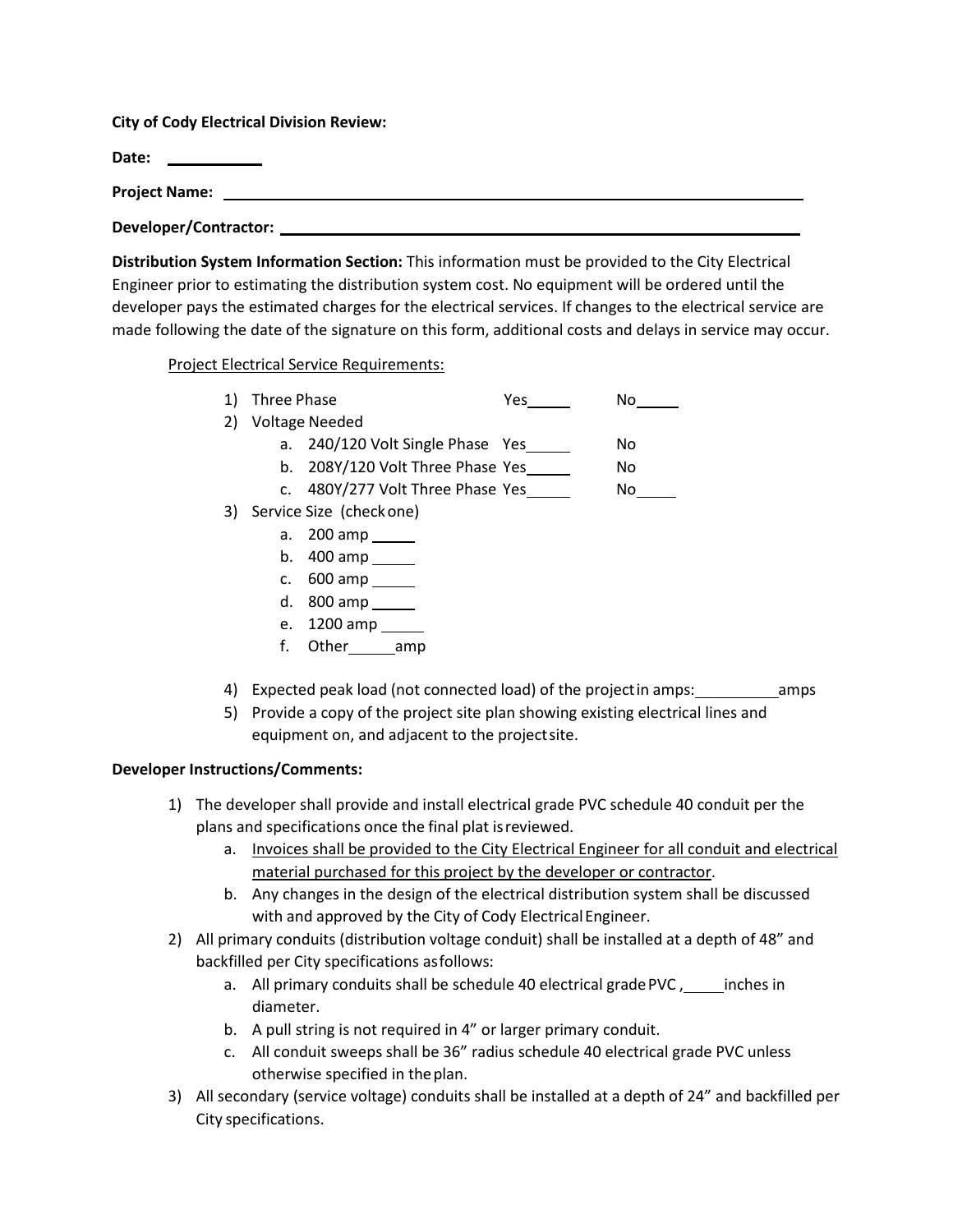- a. All secondary conduits shall be 3" schedule 40 electrical gradePVC.
- b. A pull string is not required in 3" secondaryconduit.
- c. All conduit sweeps shall be 36" radius schedule 40 electrical gradePVC.
- 4) All streetlight conduits shall be installed at a depth of no less than 24" and backfilled per City specifications.
	- a. All streetlight conduits shall be 1-1/2" schedule 40 electrical grade PVC. A pull string shall be installed in the streetlight conduit run by thecontractor.
	- b. All streetlight conduit sweeps shall be a minimum of 12" radius schedule 40 electrical grade PVC.
- 5) The City shall supply transformer box pads, sectionalizing vault ground sleeves, secondary service pedestals, ground rods with pigtails and streetlight bases to the developer's contractor to be installed by the contractor to City specifications. For further information on the placement and clearance requirements for such equipment, refer to the Electric Distribution Standards Policy available in the City of Cody EngineeringOffice.
	- a. All transformer box pads and sectionalizing vault ground sleeves shall be installed so that the top of the pad or sleeve is at least 3" above finished grade. In addition, the City supplied ground rod and pigtail shall be installed with the pad or ground sleeve with the free end of the pigtail wrapped around the conduit sweep for access by the utility for equipmentinstallation.
	- b. Streetlight bases shall be installed so that the top of the pre-poured base is at least 2" above finished grade. The four bolt pattern shall be aligned with the street roadway, sidewalk or curb.
- 6) The developer's labor and equipment costs to install the electrical distribution conduit, box pads, ground sleeves, ground rods, secondary pedestals and streetlight bases shall be traded for the City's labor and equipment costs to install and connect the cable, transformers, sectionalizing vaults and streetlights for theproject.

## **Easement Requirements:**

- 1) The developer shall survey, describe and provide any easements necessary for the purposes of providing distribution service to theproject.
- 2) Signed easement documents shall be provided to the City of Cody Engineering Office prior to start of construction.
- 3) No permanent structures, trees or large shrubs shall be placed on the utility easement by the developer or subsequent landowners. This information shall be conveyed to thebuyers by the developer.

I, as the developer of the project understand that if any of the service information provided on this form changes prior to or during construction, it can cause delays in completion and increases in cost since it may require re-ordering equipment to meet the revised service. I understand that some of the equipment required to provide electrical service can require 8 to 12 weeks from order date to delivery.

Signed: Date:

Developer's signature